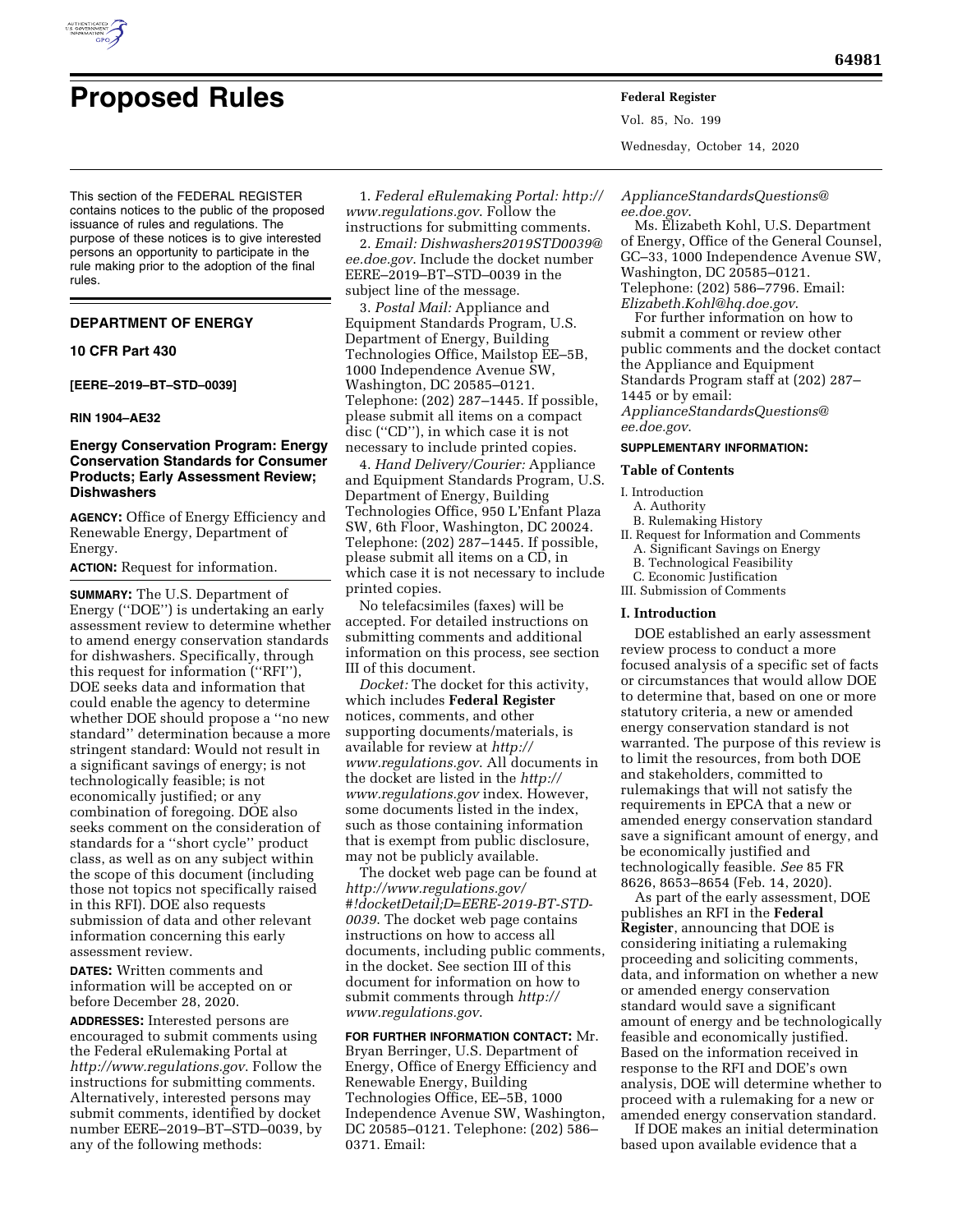new or amended energy conservation standard would not meet the applicable statutory criteria, DOE would engage in notice and comment rulemaking before issuing a final determination that new or amended energy conservation standards are not warranted. Conversely, if DOE makes an initial determination that a new or amended energy conservation standard would satisfy the applicable statutory criteria or DOE's analysis is inconclusive, DOE would undertake the preliminary stages of a rulemaking to issue a new or amended energy conservation standard. Beginning such a rulemaking, however, would not preclude DOE from later making a determination that a new or amended energy conservation standard cannot satisfy the requirements in EPCA, based upon the full suite of DOE's analyses. *See* 85 FR 8626, 8654 (Feb. 14, 2020).

DOE is also considering the establishment of standards for a ''short cycle'' product class, if DOE were to finalize a ''short cycle'' product class in a separate rulemaking. *See* 84 FR 33869 (July 16, 2019). Additional background on DOE's ''short cycle'' product class rulemaking is provided in section I.B of this document.

## *A. Authority*

The Energy Policy and Conservation Act, as amended ("EPCA"),<sup>1</sup> among other things, authorizes DOE to regulate the energy efficiency of a number of consumer products and certain industrial equipment. (42 U.S.C. 6291– 6317) Title III, Part B 2 of EPCA established the Energy Conservation Program for Consumer Products Other Than Automobiles. These products include residential dishwashers, the subject of this document. (42 U.S.C. 6292(a)(6))

The energy conservation program under EPCA consists essentially of four parts: (1) Testing, (2) labeling, (3) Federal energy conservation standards, and (4) certification and enforcement procedures. Relevant provisions of EPCA specifically include definitions (42 U.S.C. 6291), test procedures (42 U.S.C. 6293), labeling provisions (42 U.S.C. 6294), energy conservation standards (42 U.S.C. 6295), and the authority to require information and reports from manufacturers (42 U.S.C. 6296).

Federal energy efficiency requirements for covered products

established under EPCA generally supersede State laws and regulations concerning energy conservation testing, labeling, and standards. (42 U.S.C. 6297(a)–(c)) DOE may, however, grant waivers of Federal preemption for particular State laws or regulations, in accordance with the procedures and other provisions set forth under EPCA. (See 42 U.S.C. 6297(d))

EPCA requires that, not later than three years after the issuance of a final determination not to amend standards, DOE must publish either a notice of determination that standards for the product do not need to be amended, or a NOPR including new proposed energy conservation standards (proceeding to a final rule, as appropriate). (42 U.S.C. 6295(m)(3)(B)) DOE must make the analysis on which a determination is based publicly available and provide an opportunity for written comment. (42 U.S.C.  $6295(m)(2)$  DOE is issuing this early assessment review pursuant to the requirements of 42 U.S.C. 6295(m)(3)(B).

## *B. Rulemaking History*

In a direct final rule published on May 30, 2012 (''May 2012 direct final rule''), DOE prescribed energy conservation standards and water use standards consistent with the levels submitted in a petition by groups representing manufacturers, energy and environmental advocates, and consumer groups. 77 FR 31918. Compliance with the standards established in the May 2012 direct final rule was required beginning May 30, 2013. *Id.* 

DOE subsequently published a NOPR on December 19, 2014, proposing amended standards. 79 FR 76141. In a final determination published on December 13, 2016 (''December 2016 final determination''), DOE concluded that the amended energy conservation standards would not be economically justified at any level above the standards established in the May 2012 direct final rule, and therefore determined not to amend the standards. 81 FR 90072. The current energy and water conservation standards are located in title 10 of the Code of Federal Regulations (''CFR'') part 430, section 430.32(f). The current applicable DOE test procedure for dishwashers appears at 10 CFR part 430 subpart B, appendix C1 (''Appendix C1'').

On July 16, 2019, in response to a petition for rulemaking submitted by the Competitive Enterprise Institute (''CEI''), DOE published a proposal (''July 2019 NOPR'') to establish a separate product class for dishwashers with a cycle time of less than one hour for the normal cycle (from washing through drying)

(*i.e.,* a ''short cycle'' product class) . 84 FR 33869.

## **II. Request for Information and Comments**

DOE is publishing this RFI to collect data and information during the early assessment review to inform its decision, consistent with its obligations under EPCA, as to whether the Department should proceed with an energy conservation standards rulemaking. Accordingly, in the following sections, DOE has identified specific issues on which it seeks input to aid in its analysis of whether amended standards for dishwashers would not save a significant amount of energy or be technologically feasible or economically justified. In particular, DOE is interested in any information indicating that there has not been sufficient technological or market changes since DOE last conducted an energy conservation standards rulemaking analysis for dishwashers to suggest more-stringent standards could satisfy these criteria. DOE also seeks data on the consideration of standards for a ''short cycle'' product class, if DOE were to finalize the proposed ''short cycle'' product class. DOE welcomes comments on other issues relevant to its early assessment that may not specifically be identified in this document.

#### *A. Significant Savings on Energy*

On December 13, 2016, DOE published a final determination that the standards established for dishwashers in 2012 did not need to be amended. 81 FR 90072. If DOE determines that morestringent energy conservation standards would not result in an additional 0.3 quads of site energy savings or an additional 10-percent reduction in site energy use over a 30-year period, DOE would propose to make a no-newstandards determination. DOE seeks comment on energy savings that could be expected from more-stringent standards for existing product classes of dishwashers. DOE also seeks comments on energy savings that could be expected with regard to the establishment of standards for a ''short cycle'' product class, if DOE were to finalize the proposed ''short cycle'' product class.

#### *B. Technological Feasibility*

During the most recent dishwasher rulemaking, which resulted in issuance of a ''no-new standards'' determination, DOE considered a number of technology options that manufacturers could use to reduce energy consumption in dishwashers. DOE seeks comment on

<sup>1</sup>All references to EPCA in this document refer to the statute as amended through America's Water Infrastructure Act of 2018, Public Law 115–270 (Oct. 23, 2018).

<sup>2</sup>For editorial reasons, upon codification in the U.S. Code, Part B was redesignated Part A.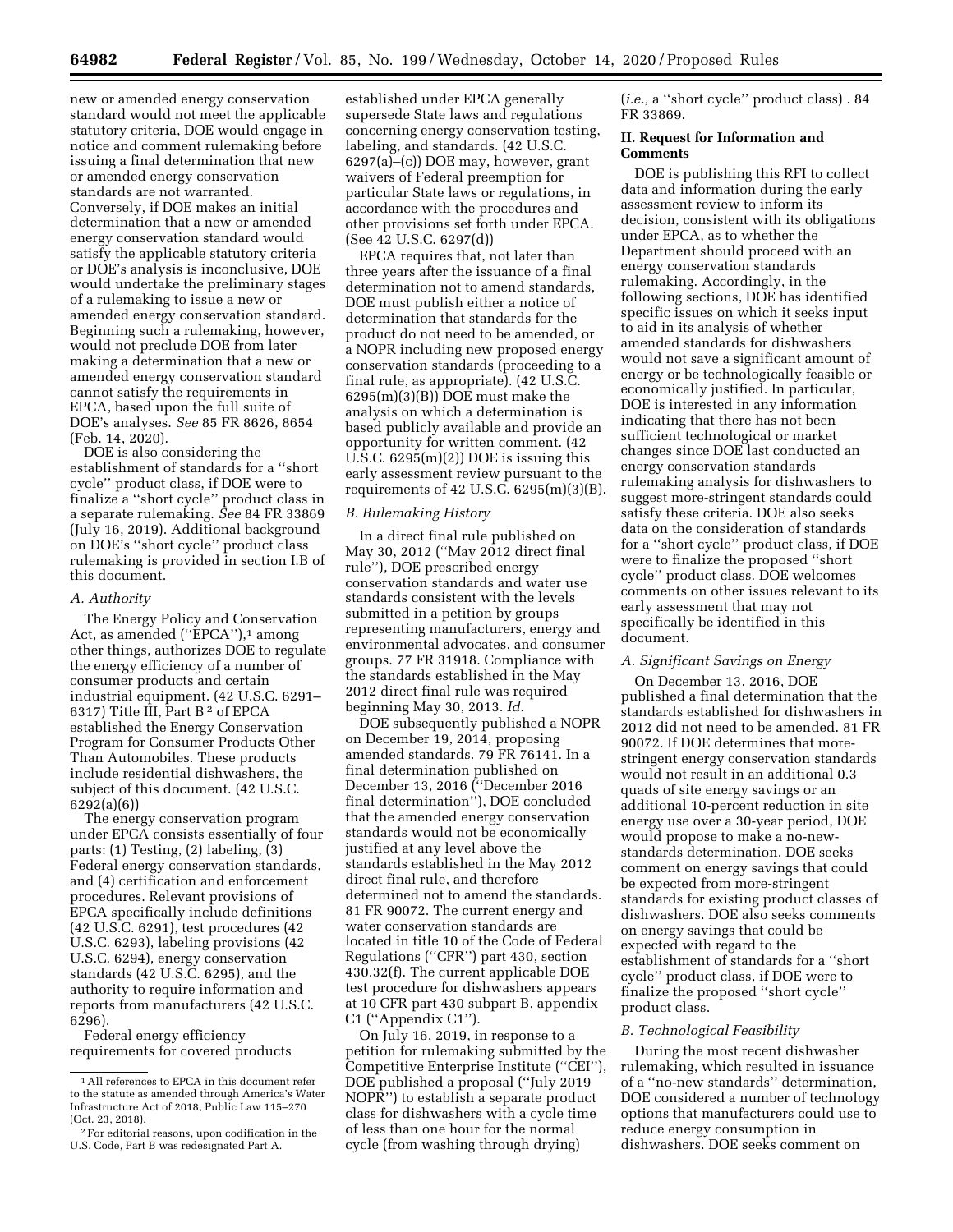any changes to these technology options that could affect whether DOE could again propose a ''no-new-standards'' determination, such as an insignificant increase in the range of efficiencies and performance characteristics of these technology options. DOE also seeks comment on whether there are any other technology options that DOE should consider in its analysis, including technology options that may be unique to a new ''short cycle'' product class. DOE also requests comment on whether any of these technologies may impact product features or consumer utility.

## *C. Economic Justification*

In determining whether a proposed energy conservation standard is economically justified, DOE analyzes, among other things, the potential economic impact on consumers, manufacturers, and the Nation. DOE seeks comment on whether there are economic barriers to the adoption of more-stringent trial standard levels for dishwashers. DOE also seeks comment and data on any other aspects of its economic justification analysis from the December 2016 ''no-new-standards'' determination that may indicate whether a more-stringent energy conservation standard would not be economically justified or cost effective. DOE also seeks comments and information on economic justification with regard to the establishment of standards for a ''short cycle'' product class, if DOE were to finalize the proposed ''short cycle'' product class.

## **III. Submission of Comments**

DOE invites all interested parties to submit in writing by the date specified previously in the **DATES** section of this document, comments and information on matters addressed in this document and on other matters relevant to DOE's consideration of amended energy conservations standards and water use standards for dishwashers. After the close of the comment period, DOE will review the public comments received and may begin collecting data and conducting the analyses discussed in this document.

*Submitting comments via [http://](http://www.regulations.gov) [www.regulations.gov](http://www.regulations.gov)*. The *[http://](http://www.regulations.gov) [www.regulations.gov](http://www.regulations.gov)* web page requires you to provide your name and contact information. Your contact information will be viewable to DOE Building Technologies Office staff only. Your contact information will not be publicly viewable except for your first and last names, organization name (if any), and submitter representative name (if any). If your comment is not processed properly because of technical

difficulties, DOE will use this information to contact you. If DOE cannot read your comment due to technical difficulties and cannot contact you for clarification, DOE may not be able to consider your comment.

However, your contact information will be publicly viewable if you include it in the comment or in any documents attached to your comment. Any information that you do not want to be publicly viewable should not be included in your comment, nor in any document attached to your comment. Persons viewing comments will see only first and last names, organization names, correspondence containing comments, and any documents submitted with the comments.

Do not submit to *[http://](http://www.regulations.gov) [www.regulations.gov](http://www.regulations.gov)* information for which disclosure is restricted by statute, such as trade secrets and commercial or financial information (hereinafter referred to as Confidential Business Information (''CBI'')). Comments submitted through *[http://](http://www.regulations.gov) [www.regulations.gov](http://www.regulations.gov)* cannot be claimed as CBI. Comments received through the website will waive any CBI claims for the information submitted. For information on submitting CBI, see the Confidential Business Information section.

DOE processes submissions made through *<http://www.regulations.gov>*  before posting. Normally, comments will be posted within a few days of being submitted. However, if large volumes of comments are being processed simultaneously, your comment may not be viewable for up to several weeks. Please keep the comment tracking number that *[http://](http://www.regulations.gov) [www.regulations.gov](http://www.regulations.gov)* provides after you have successfully uploaded your comment.

*Submitting comments via email, hand delivery/courier, or postal mail.*  Comments and documents submitted via email, hand delivery/courier, or postal mail also will be posted to *[http://](http://www.regulations.gov) [www.regulations.gov](http://www.regulations.gov)*. If you do not want your personal contact information to be publicly viewable, do not include it in your comment or any accompanying documents. Instead, provide your contact information on a cover letter. Include your first and last names, email address, telephone number, and optional mailing address. The cover letter will not be publicly viewable as long as it does not include any comments.

Include contact information each time you submit comments, data, documents, and other information to DOE. If you submit via postal mail or hand delivery/ courier, please provide all items on a

CD, if feasible. It is not necessary to submit printed copies. No telefacsimiles (''faxes'') will be accepted.

Comments, data, and other information submitted to DOE electronically should be provided in PDF (preferred), Microsoft Word or Excel, WordPerfect, or text (ASCII) file format. Provide documents that are not secured, written in English and free of any defects or viruses. Documents should not contain special characters or any form of encryption and, if possible, they should carry the electronic signature of the author.

*Campaign form letters.* Please submit campaign form letters by the originating organization in batches of between 50 to 500 form letters per PDF or as one form letter with a list of supporters' names compiled into one or more PDFs. This reduces comment processing and posting time.

*Confidential Business Information.*  According to 10 CFR 1004.11, any person submitting information that he or she believes to be confidential and exempt by law from public disclosure should submit via email, postal mail, or hand delivery/courier two well-marked copies: one copy of the document marked confidential including all the information believed to be confidential, and one copy of the document marked ''non-confidential'' with the information believed to be confidential deleted. Submit these documents via email to *[Dishwashers2019STD0039@ee.doe.gov](mailto:Dishwashers2019STD0039@ee.doe.gov)*  or on a CD, if feasible. DOE will make its own determination about the confidential status of the information and treat it according to its determination.

It is DOE's policy that all comments may be included in the public docket, without change and as received, including any personal information provided in the comments (except information deemed to be exempt from public disclosure).

DOE considers public participation to be a very important part of the process for developing energy conservation standards. DOE actively encourages the participation and interaction of the public during the comment period in each stage of the rulemaking process. Interactions with and between members of the public provide a balanced discussion of the issues and assist DOE in the rulemaking process. Anyone who wishes to be added to the DOE mailing list to receive future notices and information about this process or would like to request a public meeting should contact Appliance and Equipment Standards Program staff at (202) 287– 1445 or via email at